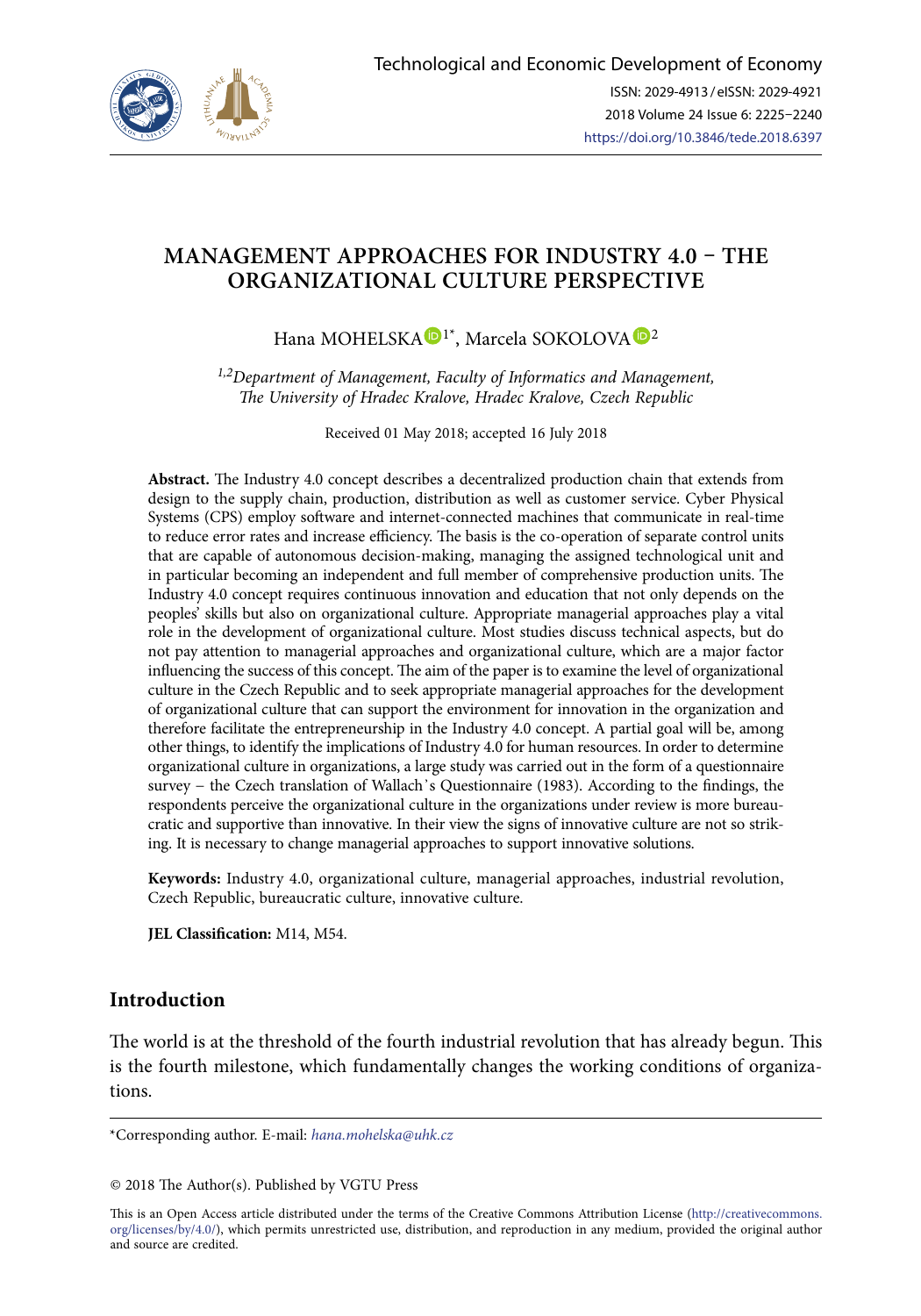Period of industrial revolutions (Pagáč, 2015):

- *The first industrial revolution* refers to the period at the end of the 18th century, which was made possible by the development of coal mining, the steam machinery and the introduction of the first machines into production;
- *The second industrial revolution* took place around the beginning of the 20th century and its trigger was the introduction of electricity and the first lines of mass production are typical of it;
- *The third industrial revolution* dates back to the 1970s and is marked by the automation of production and the introduction of the first information systems and technologies;
- *The fourth industrial revolution* − Industry 4.0 takes place at the beginning of the 21st century and is characterized by strong robotics, machine autonomy, use of the Internet of things and artificial intelligence.

Industry 4.0 is a designation for automation of production and change in the labor market that it will bring. Industry 4.0 is based on the boom of digitization, robotics and automation, and it is characterized by a blend of information technologies and production processes and in an intelligent way that is typical of autonomous machines. It is largely based on the Internet of things, which has brought about a number of changes to manufacture and maintenance in the industry, from the reduction of the production cycle to the automation of machinery and equipment maintenance.

The fourth industrial revolution means even more complex interconnection of the entire production process, from development, production, and distribution to after-sales services. It employs autonomous robots that control and regulate themselves through network connections and various sensors (cameras, room sensors, temperature sensors, etc.).

In production, this concept represents a revolutionary loss of human labor, as robots will take over larger part of the work that only could have been performed by humans. Devices and also products themselves or even semi-finished products, will be equipped with chips that carry key information about how they are to be processed, when they are to be processed and the like. Storage systems will behave more or less by themselves; they will send the order themselves if additional material is needed. Lines will be much easier to reorganize, making it possible to produce cheaper, small series, or even to produce at the cost of today's largevolume products.

Most studies discuss technical aspects, but do not pay attention to managerial approaches and organizational culture, which are a major factor influencing the success of this concept. Implementing the Industry 4.0 concept requires continuous innovation and education that not only depend on people's abilities but also on organizational culture. Appropriate managerial approaches play a vital role in the development of organizational culture.

The aim of the paper is to investigate the level of organizational culture in the Czech Republic and to seek appropriate managerial approaches to the development of organizational culture that can support the environment for innovation and therefore facilitate the entrepreneurship in the Industry 4.0 concept. A partial goal will be, among other things, to identify the implications of Industry 4.0 on human resources.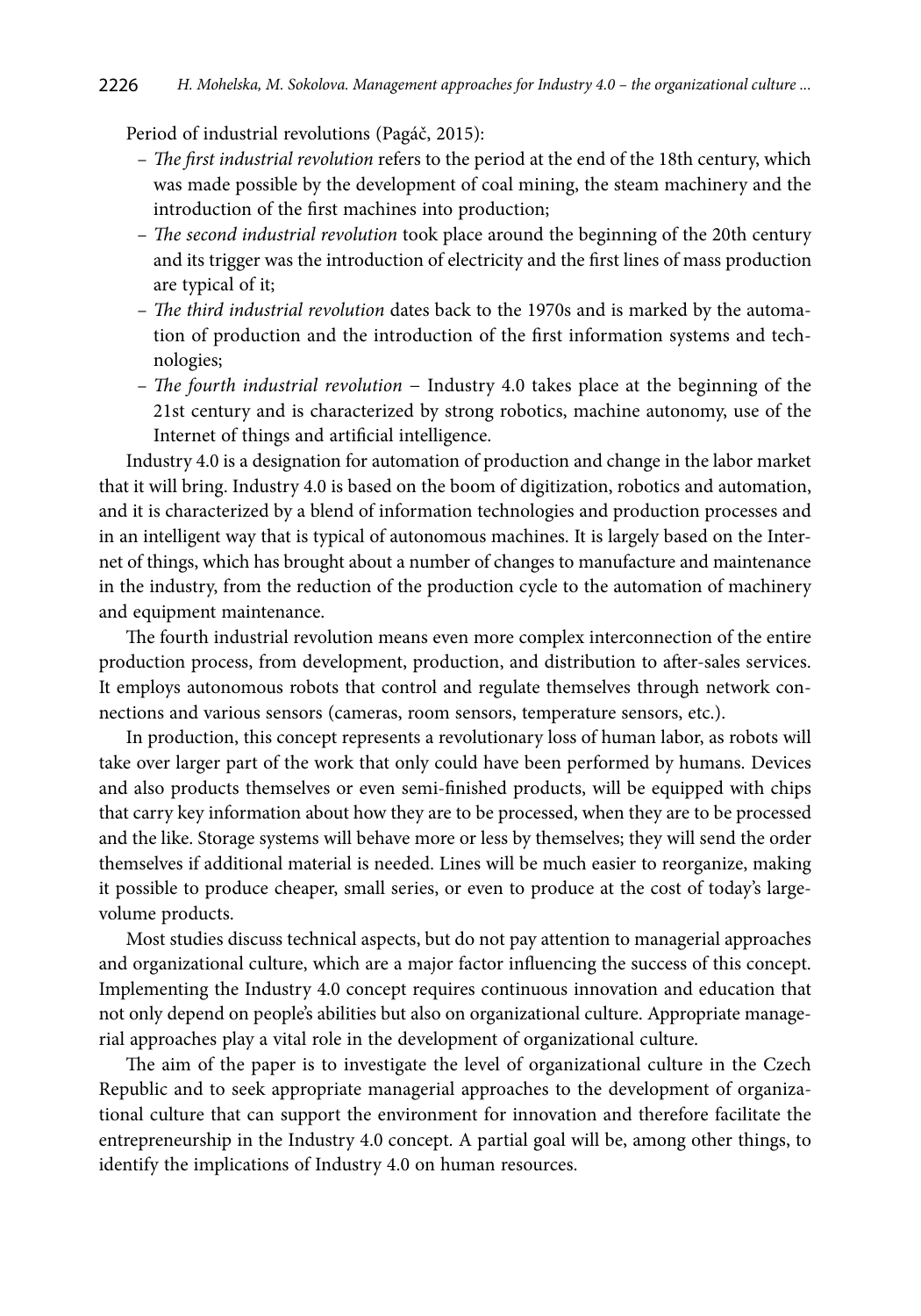### **1. Theoretical framework of work**

Theoretical background of industry 4.0 and organizational culture is explained in this chapter.

#### **1.1. Actuality and relevance**

In a globalized world with particularly interconnected procedures, companies have to find ways of coping with an increasing number of challenges. With competitors from all over the globe, innovation ability and a quick time-to-market end up essential. In addition, step-bystep markets have become risky and heterogeneous due to constantly changing customer expectations and requirements; these include custom designed products on call for. Clever manufacturing structures are put into place to create the required flexibility and ability, so that they satisfy expectations (Háša & Brunet-Thornton, 2017). Simple and monotonous procedures are being automated at the same time as other approaches prove to be extra complex and intertwined. Therefore, qualification strategies for modern-day personnel are required. Do you mean: Employees want to prove that they are able to take on extra strategic, coordinating and innovative sports. Similarly, changing social values of personnel and demographic exchange toward an expanding ageing society creating a similar need for action (Hecklau, Galeitzke, Flachs, & Kohl, 2016).

From a strategic perspective, literature is in agreement that Industry 4.0 has far-reaching implications for business models. These comprise of both change in newly emerged business models and in already established business models. Recent research emphasizes the potential of business model innovation based on digital-technology, and data-centred business logic. Research identifies some of the most important areas regarding Industry 4.0-related business model changes; for example data-based value creation and propositions, the transition from product to system offerings, enhanced customization, intensified customer relationships, IT and software know-how as key resources, and increasing inter-connection as well as collaboration with key-partners (Arnold, Kiel, & Voigt, 2016).

Data plays a crucial role in this context, as an increasing fusion of physical products and services with digital, data-centred enhancements and solutions is likely. A consequent orientation towards services is very likely and this accelerates the vanishing separation between product manufacturing and the provision of services. Companies can use these services to offer customized solutions and a high degree of individuality (Rennung, Luminosu, & Draghici, 2016).

Significant opportunities for the global competitiveness of manufacturing companies' are expected. The literature is generally in agreement that business model innovation is a major source of unique selling propositions and strategic differentiation, particularly in highly competitive market environments (Schneider & Spieth, 2013; Voigt, Buliga, & Michl, 2017).

### **1.2. The definition of Industry 4.0**

The idea of Industry 4.0 describes the growing digitization of the entire fee chain and the resulting inter-connection of people, gadgets and systems through real-time facts exchange. As a consequence of that inter-connection, products, machines and procedures are prepared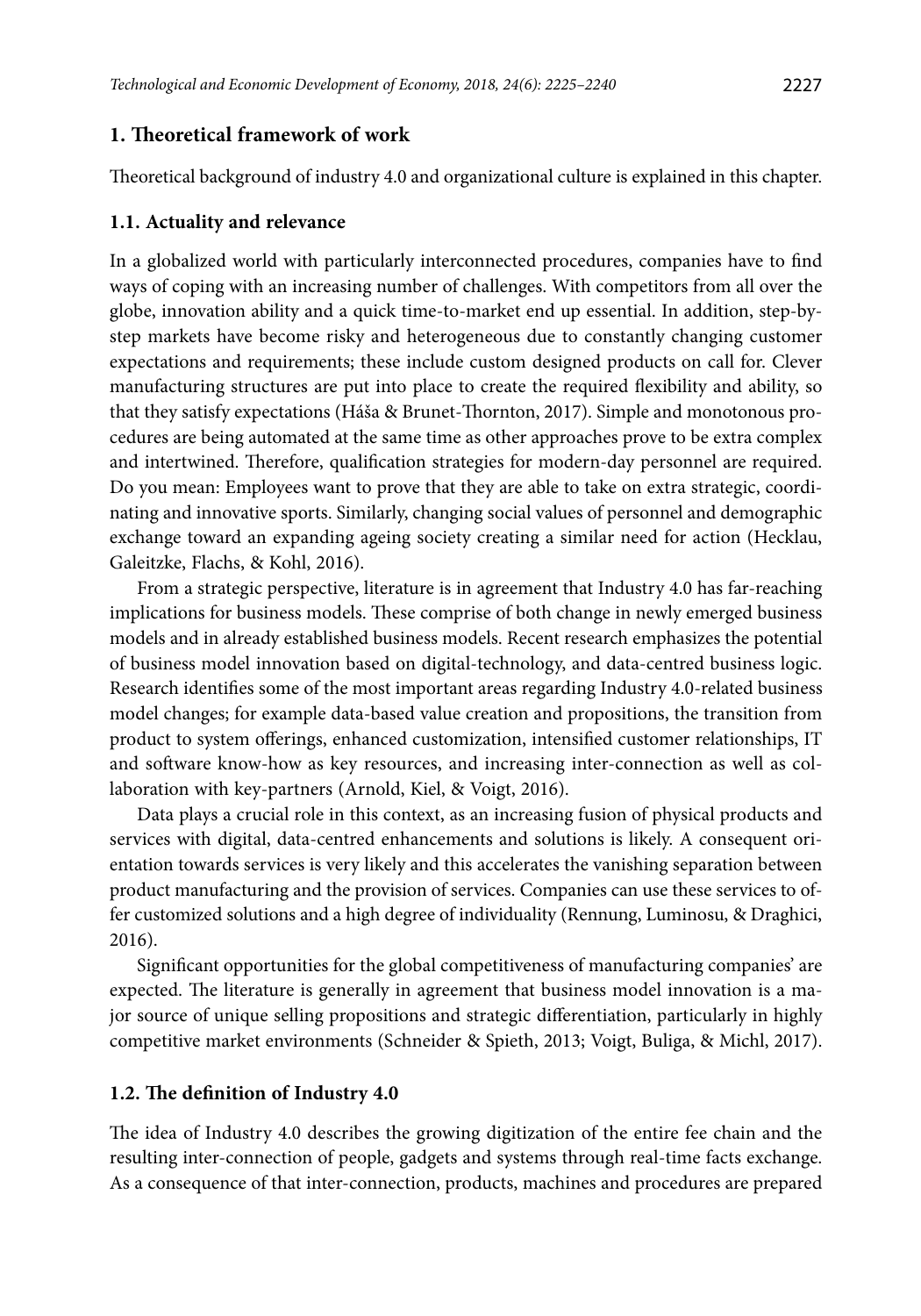with artificial intelligence and are able to conform independently to the environment's spontaneous adjustments. In addition, smart items emerge embedded in broader systems, which beautify the advent of flexible, self-controlling production structures. There are various application fields for clever gadgets and systems; nonetheless, the main focus lies with commercial packages (Qin, Liu, & Grosvenor, 2016). Industry 4.0 refers to recent technological advances where the internet and supporting technologies (e.g. embedded systems) serve as a backbone to integrate physical objects, human actors, intelligent machines, production lines and processes across organizational boundaries to form a new kind of intelligent, networked and agile value chain (Prause & Atari, 2017).

The German interpretation of smart production, Industry 4.0, goes even further than these objectives by additionally tackling energy and resource efficiency, as well as increasing productivity and shortening innovation and time-to-market cycles (Kagermann, Wahlster, & Helbig, 2013). Internet–based linked machine-to-machine interaction paves the way to networked manufacturing systems and cross-company production processes that enable the design and control of the product's entire supply chain during its full life time (Bauer, Schlund, Marrenbach, & Ganschar, 2014; Brettel, Friederichsen, Keller, & Rosenberg, 2014).

#### **1.3. The definition of organizational culture**

"Organizational or corporate culture is the pattern of values, norms, beliefs, attitudes and assumptions that may not have been articulated but shape the ways in which people in organizations behave and things get done. Values refer to what is believed to be important about how people and organizations behave. Norms are the unwritten rules of behavior" (Armstrong, 2006).

E. H. Schein (2004) defines organizational culture as a "deeper level of basic assumptions and beliefs that are shared by the company's employees: it acts subconsciously and forms a basis for reflection of the company, both internally and externally" (Schein, 2004).

"Culture is the unique whole – comprising shared ideas, customs, assumptions, expectations, philosophy, traditions, mores, values and understanding – that determines how a group of people will behave. When one talks of a corporation's culture, one means that complex interrelated whole of standardized, institutionalized, habitual behavior that characterizes that firm" (Osborne & Brown, 2005).

Wallach (1983) says there is no good or bad culture. Organizational culture becomes effective when it is able to support the mission, goals and strategies of organization (Wallach, 1983). In addition Widyarini (2009) also mentions that in order to be effective, culture must not only be efficient, but should also match the business needs, the company and its employees. Everyone is aware of the importance of culture and how culture is embraced (Mustafa Elqadri & Priyono, 2015). Wallach (1983) mentions that there are three types of organizational cultures, bureaucratic culture, innovative culture and supportive culture (Wallach, 1983). Handoko, Setiawan, and Surachman (2011) revealed that supportive, innovative and bureaucratic culture has a relationship with employees work performance with varying results. Additionally, Handoko et al. (2011) also said that in order to improve employee performance, it is necessary to pay attention to an innovative and empowering culture. Innovative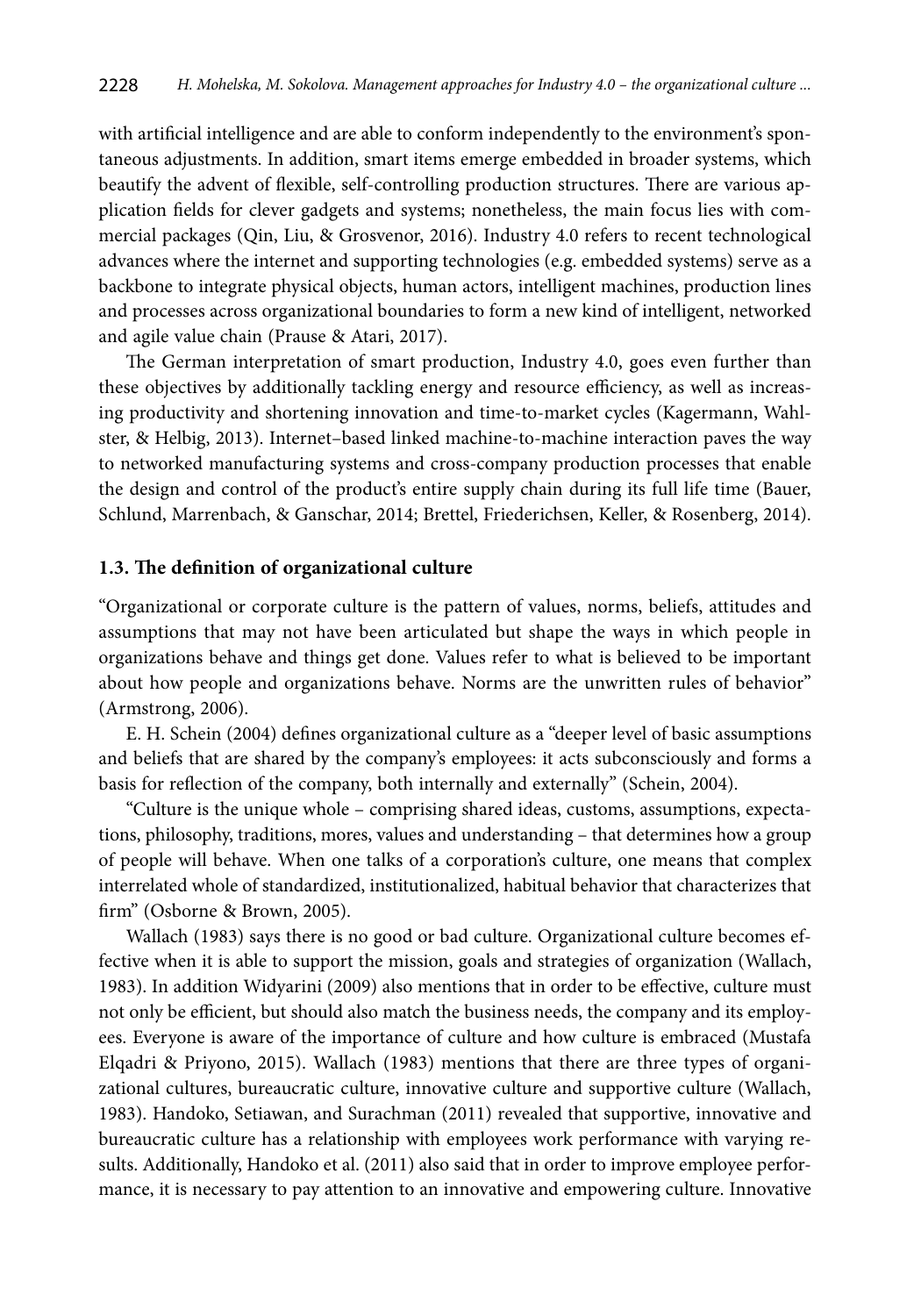culture boosts creativity and results-oriented, stimulation and challenge became the driving performance. Basically organizational culture is closely related to behavior in the workplace or particularly in this case, in individual performance. Organizational culture is components of organization, including values, beliefs, assumptions, perceptions, and behavior norms that are reflected in behavior of each organization member. There are three types of organizational cultures that are observed in this study, a) bureaucratic culture, hierarchical and fragmented (compartmentalized) in nature and there are clear lines for responsibility and authority of each staff organization, b) Innovative culture that promotes creativity, results-oriented, and prioritize a challenge in the work environment, and c) supportive culture that promotes teamwork, humanity orientation, friendship, hope and trust in the work environment (Wallach, 1983). Studies of Renyowijoyo (2003) showed there is a relationship between supportive organizational culture, innovative organizational culture, and bureaucratic organizational culture as well as work satisfaction (Handoko et al., 2011; Mohelska & Sokolova, 2016).

The difference between authors' opinions is more terminological. The similarity of both theories is reflected in Table 1.

| Table 1. Characterization of K. Cameron, R. Quinn and E. Wallach organizational culture types/dimen- |  |  |
|------------------------------------------------------------------------------------------------------|--|--|
| sions (source: Dubkevics & Barbars, 2010)                                                            |  |  |

| Organizational culture<br>types by K. Cameron<br>and R. Quinn                               | Organizational<br>culture dimensions<br>by E. Wallach | Core values of the<br>organizational culture<br>(HRM environment)                            | Individual motivation for<br>development of the of<br>human resource potential<br>(McClelland, 1967) |
|---------------------------------------------------------------------------------------------|-------------------------------------------------------|----------------------------------------------------------------------------------------------|------------------------------------------------------------------------------------------------------|
| Hierarchy (similar to<br>market but characterized<br>with a stronger market<br>orientation) | Bureaucratic                                          | Efficiency, results<br>orientation, stability,<br>power, control, loyalty<br>and competition | Power                                                                                                |
| Adhocracy                                                                                   | Innovative                                            | Personal creative<br>freedom, orientation<br>towards change,<br>innovation and risk          | Achievement                                                                                          |
| Clan (family type)<br>culture)                                                              | Supportive                                            | Unity ("we" con-<br>sciousness), team,<br>loyalty, and mutual<br>respect                     | Affiliation                                                                                          |

In the discourse of the last decade, we have seen conflicting conclusions about the impact of international competition. In general, the positive impact of international competition on the likelihood that the company is conducting innovation can be seen in France, Germany, Spain, the UK and Estonia (Griffith, Huergo, Mairesse, & Peters, 2006; Masso & Vahter, 2008). With more detailed breakdown of the international competition indicators we can see that larger countries such se Germany and France (Griffith et al., 2006) and Finland (Ebersberger & Lööf, 2004) are more likely to innovate even higher innovation intensity (R&D spending per employee) mainly in firms oriented on their own domestic market compared to firms focusing on foreign markets. In smaller countries such as Norway and Sweden (Griffith et al., 2006), the Netherlands and Denmark (Ebersberger & Lööf, 2004), is a reverse trend,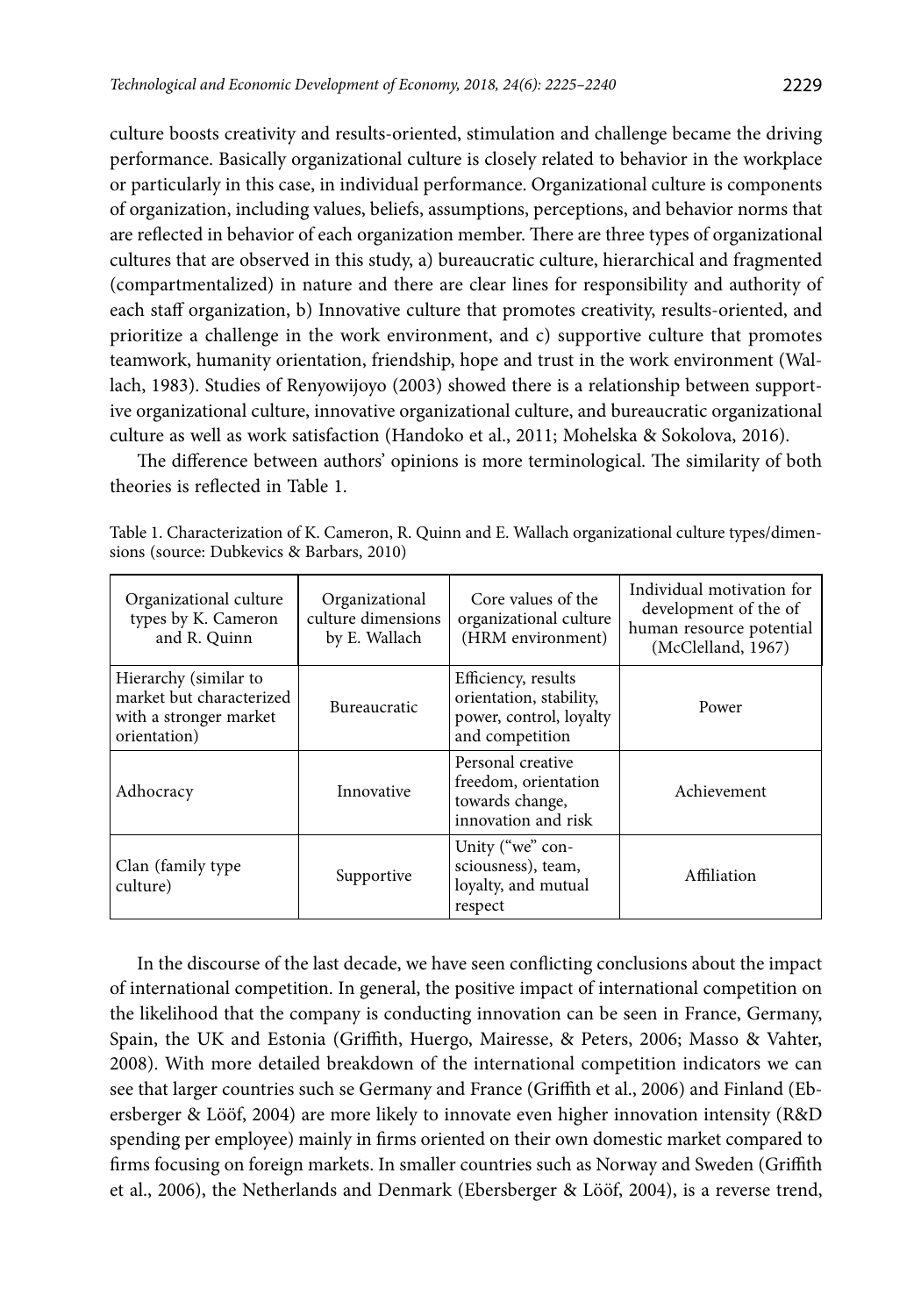i.e. higher innovation intensity of companies oriented on distant foreign markets. From the analysis of the specific services and manufacturing sector in the Netherlands (Polder & Veldhuizen, 2012) and Sweden (Lööf & Heshmati, 2006) we can infer that larger enterprises (250+ employees) are more likely to continually innovate products and processes in company. But regarding the innovation intensity, we can observe tendency to neglect the company size, or a negative effect with the size of the firm appears. For completeness, it should be added that many studies do not take into account enterprises with less than 50 employees. Elasticity of innovation intensity is a variable expressing the efficiency of the conversion of expenditure related to scientific research activities into the final product of innovation (for example an innovative product). This ranges from 26.7% in Russia to high 61.4% in Sweden's service sector (Lööf & Heshmati, 2006). For the Czech Republic, there is an estimated value of around 14.6% (Zemplinerová & Hromádková, 2012) for the whole national industry or lower in case of the manufacturing industry. Elasticity in the Czech Republic is significantly lower than the observed interval of 72 in more developed countries (Vokoun, 2016). The study results basically confirm this.

## **2. Research objective and methodology**

Research methodology and objectives are formulated in this chapter.

### **2.1. Objectives and research question**

The primary objective of the paper is to examine the level of organizational culture in the Czech Republic and to seek appropriate managerial approaches to the development of organizational culture that can support the environment for innovation in the organization, therefore facilitating entrepreneurship in the Industry 4.0 concept. This objective can be divided into several sub-objectives:

- C1: To explore and present the concept of Industry 4.0 in connection with the use of appropriate managerial approaches to the development of an organizational culture supporting the process of innovation in organizations, i.e. introducing the Industry 4.0 concept (see Chapter 1).
- C2: To analyze the level of organizational culture in organizations in the Czech Republic.
- C3: Based on the findings, to carry out a discussion and formulate recommendations to strengthen organizational culture supporting Industry 4.0.

In connection with the objectives of the paper, a research question has been determined which examines organizational culture in the Czech Republic in the context of the 4th Industrial Revolution:

*RQ: Does organizational culture in organizations in the Czech Republic support the introduction of the Industry 4.0 concept? Is the perception of the respondents different by gender and age?* 

*Hypotheses –* Since the respondents' perceptions may differ by both gender as well as their age, we have decided to verify the following hypotheses:

H1: The distribution of bureaucratic culture is the same across gender categories.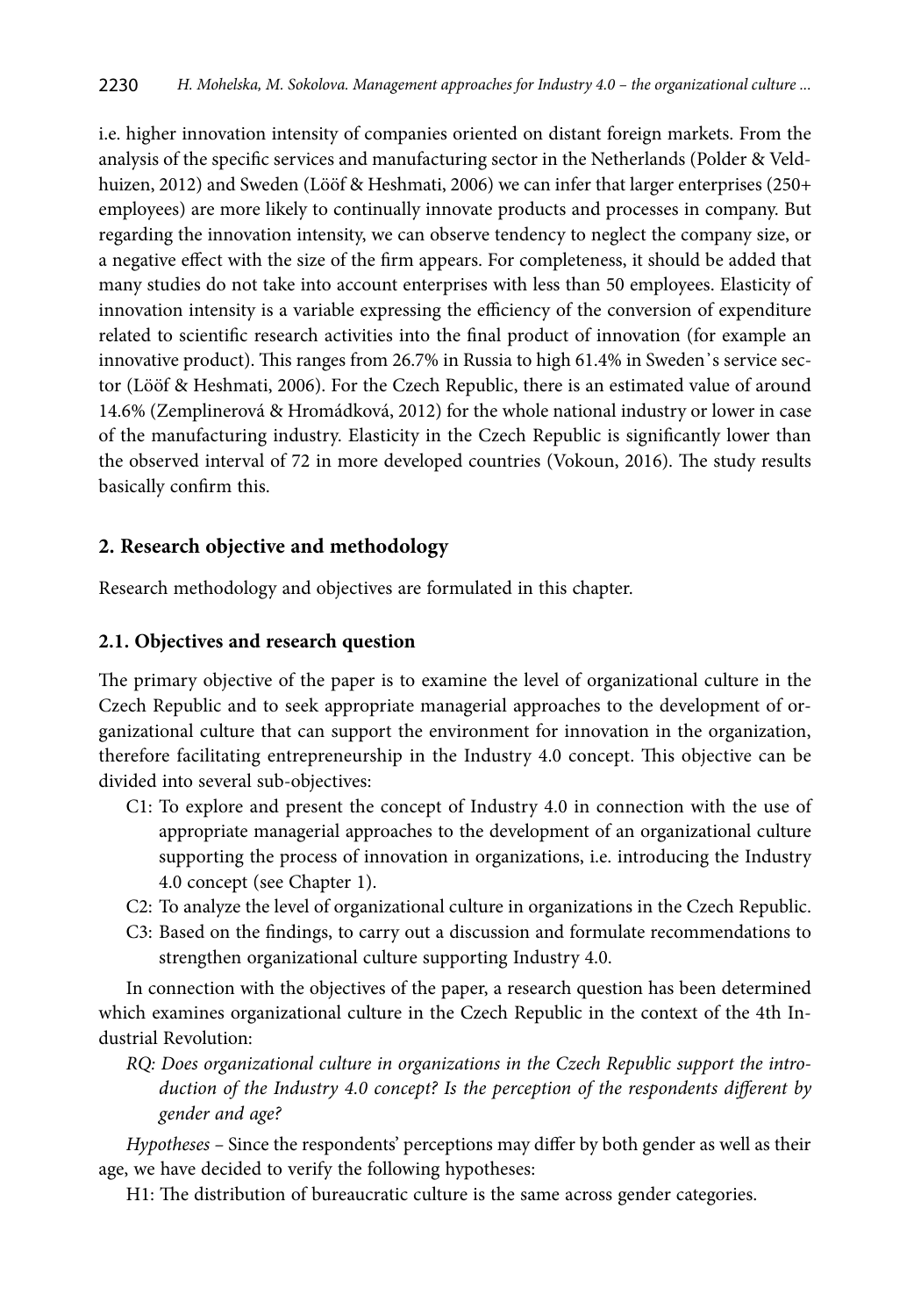- H2: The distribution of bureaucratic culture is the same across age-group categories.
- H3: The distribution of innovative culture is the same across gender categories.
- H4: The distribution of innovative culture is the same across age-group categories.
- H5: The distribution of supportive culture is the same across gender categories.
- H6: The distribution of supportive culture is the same across age-group categories.

### **2.2. Research and research methods**

In order to analyze organizational culture in organizations in the Czech Republic, the same study was carried out repeatedly in two-year cycles, i.e. 2013, 2015 and 2017.

For research, the form of a questionnaire survey was chosen as the most appropriate method – specifically, the Czech translation of Wallach᾽s Questionnaire (1983) − Organizational Culture Index (OCI). Ellen J. Wallach has differentiated organizational culture into three dimensions − bureaucratic, supportive, and innovative. Bureaucratic culture is a prominent hierarchical organization, with a clearly defined line of authority, and highly organized (Wallach, 1983). On the other hand, the supportive culture focuses on interpersonal relationships. It is characterized by mutual trust, encouragement and co-operation. Finally, innovative culture is dynamic, supports creative work, brings new challenges and encourages risky behavior.

The questionnaire itself included four sections:

- Three demographic issues: gender, age and level of education of the respondent;
- Five questions concerning the organization's characteristics in which the respondent works: ownership of an organization (Czech ownership, foreign ownership, international corporations and public/governmental organizations), size of the organization (up to 50 employees, up to 250 employees, up to 500 employees and over 500 employees), and the position of the respondent (manager – with employee supervisory responsibility, employee without employee supervisory responsibility) and business area;
- The level of organizational culture − Czech translation of Wallach Questionnaire (1983) − Organizational Culture Index (OCI) (Wallach, 1983). The questionnaire consists of 24 items describing the organization. It is evaluated on Likert᾽s four-point scale with answers from 0 (does not describe our organization) to 3 (describes our organization in most cases). The responses are evaluated for each dimension of organizational culture (eight items per dimension);
- A survey of work satisfaction was also part of the survey carried out − the results are not included in this paper.

*Sample of respondents* − the project's objective was to create a sample of employees from different fields, profit and non-profit sectors. Because it was not possible to obtain a crosssectional sample, the data was gathered through collaboration with college students of parttime studying program. It used the fact that these students work in different types of organizations within at least three regions of the Czech Republic.

The data used in this study was always collected in January and February in 2013, 2015, and 2017. Students of the Bachelor's degree of part time studying programs in selected cours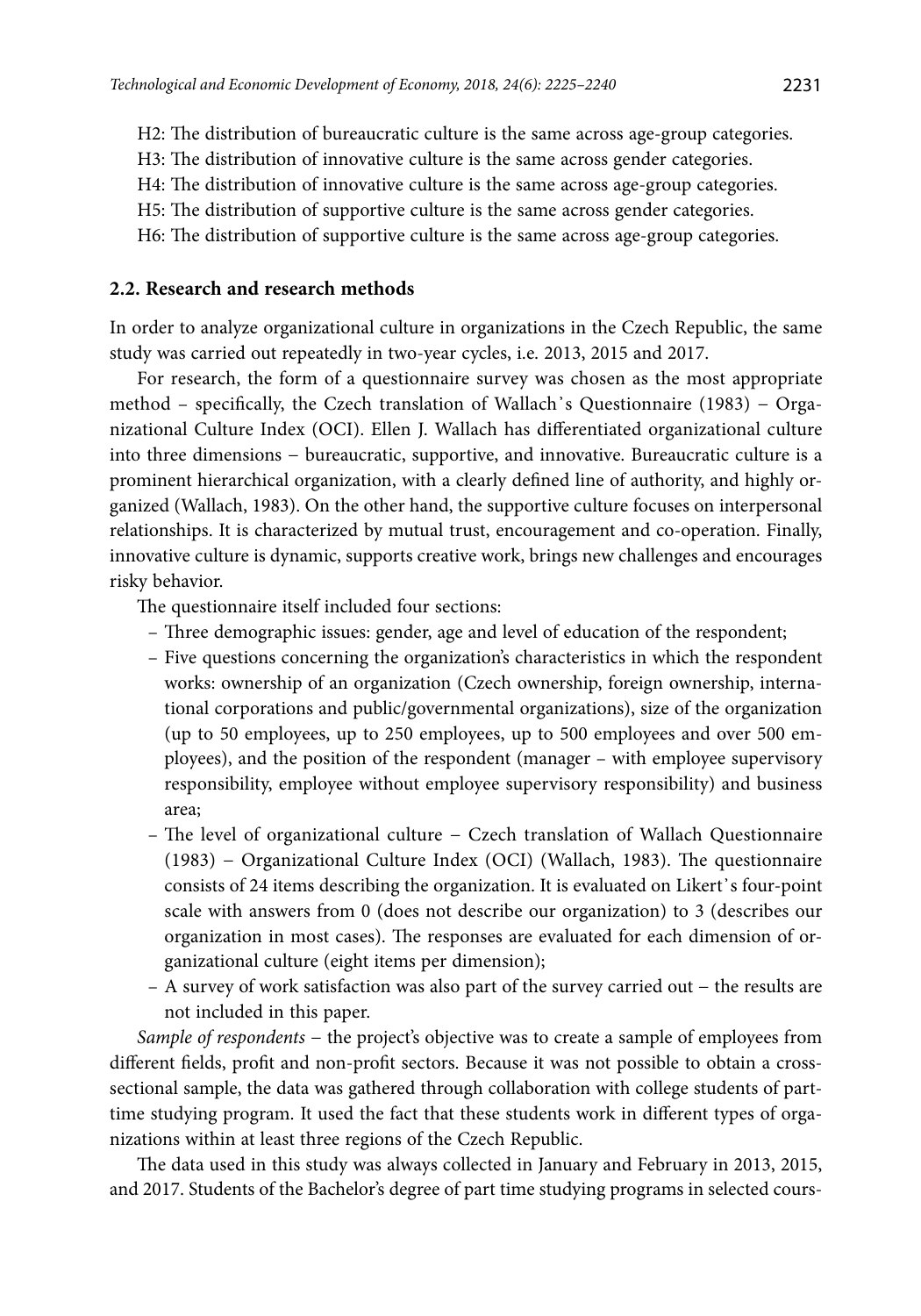es at the Faculty of Informatics and Management at the University of Hradec Králové were asked to take the questionnaire to be filled by their work colleagues. Typically, each college student chose about 15 questionnaires. The respondents' description is given in the chapter Evaluation and Discussion.

*Statistical analyses* were performed using the software Statistica 8.

In order to verify whether there are statistically significant gender differences in the assessment of individual organizational culture dimensions, a Mann-Whitney U test was used to evaluate unpaired attempts when comparing two different sample sets, in this case a set of evaluations of women and men. The null hypothesis is rejected <0.05.

To verify that there are statistically significant age differences in the assessment of individual organizational culture dimensions, the Kruskal-Wallis test was chosen. The Kruskal-Wallis test is a generalization of the nonparametric Mann-Whitney test for more than two compared groups. As well as the Mann-Whitney test, it does not test the consistency of specific parameters, but the consistency of the selective distribution functions of the compared files, with the key assumption being that the observed values are independent. The null hypothesis is rejected <0.05.

*Study limitations* − Several limitations have been explored. The first of these is certainly a sample of respondents. However, this limitation is not significant because the Czech Republic currently has a relatively homogeneous socio-economic composition. Another limitation is that the category for employees with lower level education was not sufficiently represented in our sample. The method of data collection through part-time studying students may also be a limitation. However, this deficiency partially removes the diversification of the jobs these students have because they worked in different areas of the private and public/government sectors.

Despite these limitations, we are convinced that our data provides results that broaden our knowledge of organizational culture dimensions in organizations in the Czech Republic.

#### **3. Results and hypotheses verification**

The main results of the research are presented in the following part, as well as the evaluation of the formulated hypothesis.

### **3.1. Results**

In total, the studies in 2013, 2015 and 2017 were attended by 1,950, 1,547 and 1,574 respondents, i.e. 174, 77 and 98 questionnaires were excluded from the sample due to various errors and missing values.

Respondents were aged 17−74 years in 2013, i.e. 16−77 years in the same period in 2015 and 2017 and their average age was 36.3 years (SD = 10.80), i.e. 36.19 years (SD = 10.70) and 36.36 years (SD = 11.45). Other selected respondent characteristics are given in Table 2.

The respondents mostly lived in the north-eastern regions of the Czech Republic − the regions of Hradec Králové, Pardubice and partly also Vysočina (the Czech Republic consists of 14 regions).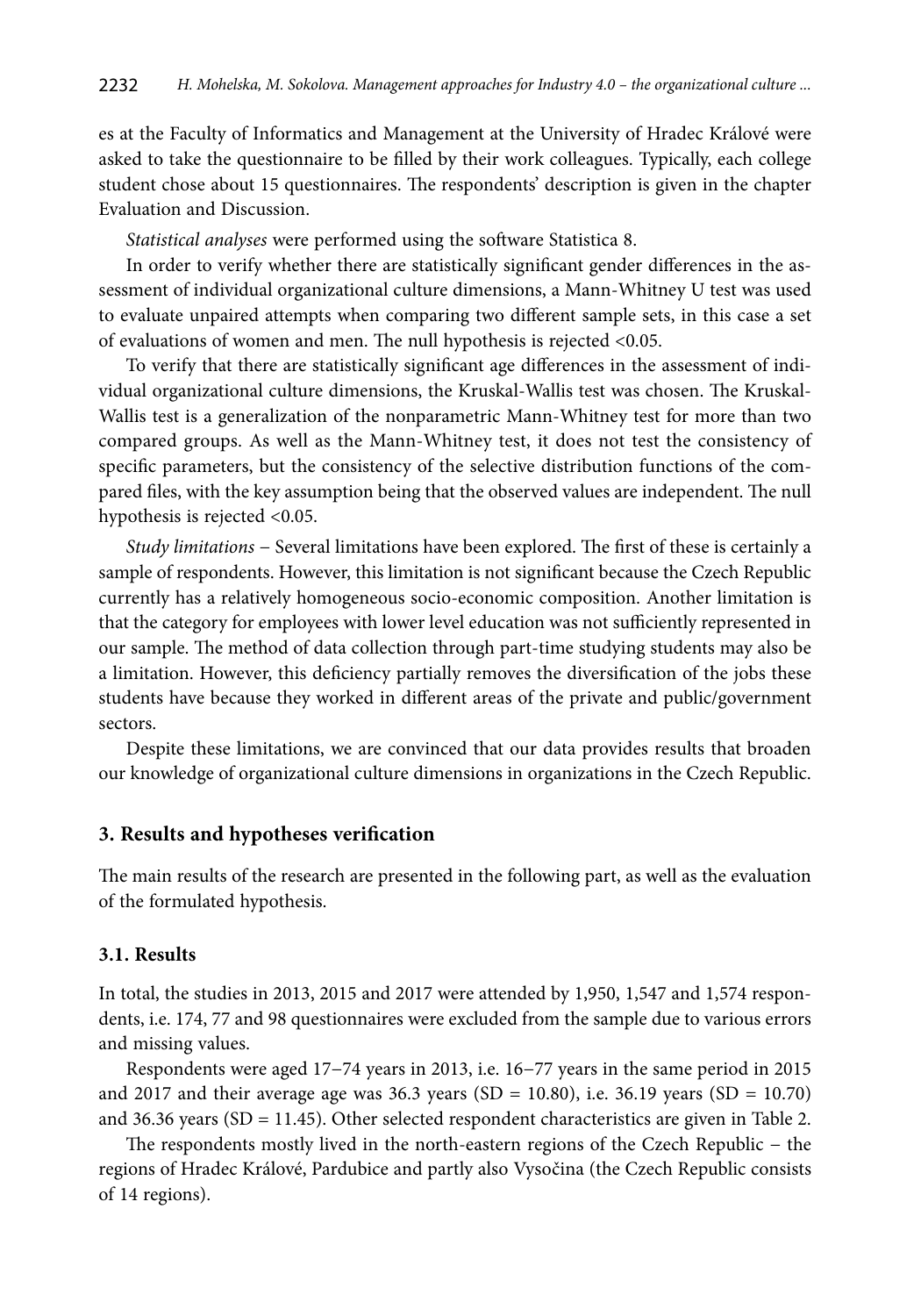| Item                         | 2013       |           | 2015       |           | 2017       |           |
|------------------------------|------------|-----------|------------|-----------|------------|-----------|
|                              | Percentage | Frequency | Percentage | Frequency | Percentage | Frequency |
|                              |            |           | Gender     |           |            |           |
| Males                        | 42.9       | 762       | 42.1       | 619       | 45.7       | 675       |
| Females                      | 57.1       | 1,014     | 57.9       | 851       | 54.3       | 801       |
|                              |            |           | Age        |           |            |           |
| Under 30                     | 32.4       | 576       | 32.4       | 476       | 35.6       | 525       |
| $30 - 40$                    | 35.2       | 625       | 34.7       | 510       | 29.2       | 431       |
| 41 or above                  | 32.4       | 575       | 32.9       | 484       | 35.2       | 520       |
| Years of experience (tenure) |            |           |            |           |            |           |
| Under 5 years                | 44.0       | 781       | 42.2       | 621       | 48.8       | 721       |
| $5-10$ years                 | 29.5       | 524       | 29.9       | 440       | 27.2       | 401       |
| $11-15$ years                | 11.9       | 211       | 12.9       | 190       | 10.8       | 160       |
| Over 15 years                | 14.6       | 260       | 14.9       | 219       | 13.1       | 194       |

Table 2. The surveyed sample's selected characteristics (source: Prepared by the authors)

From the characteristics below, it is clear that the surveyed samples of respondents are comparable in all surveys.

Organic culture index (OCI) was used to measure organizational culture in organizations in the Czech Republic. The respondents rated 24 items − risk taking, collaborative, hierarchical, procedural, relationship-oriented, results-oriented, creative, encouraging, sociable, structure, pressurized, ordered, stimulating, regulated, established - solid, cautious, trusting, driving and power-oriented − on Likert᾽s four-point scale with responses from 0 (doesn't describe our organization) to 3 (describes our organization in most cases). Subsequently, the responses were evaluated for each dimension of organizational culture, each dimension was described in 8 items.

The results of the individual characteristics are presented in Figures 1–3. These characteristics are already divided according to their membership in the individual dimensions of the organizational culture.

At first glance at the above results, it's already clear that the respondents characterize the organizations where they work, with characteristics that are typical of bureaucratic culture according to Wallach, subsequently supportive, the characteristics of innovative culture are least perceived. For bureaucratic and supportive organizational culture, the average rating is around 1.9 (the maximum rating is 3). For the characteristics of the innovation culture, the average value for all three surveys is below 1.5.

It is also interesting to note that the perception of the individual determinants of organizational culture have hardly changed at all over time, but the differences are not significant at all.

If we were to choose the five main characteristics that describe the organizations surveyed across all dimensions, we would say that respondents perceive today's organizations mainly as being established - solid, regulated, results-oriented, safe and collaborative.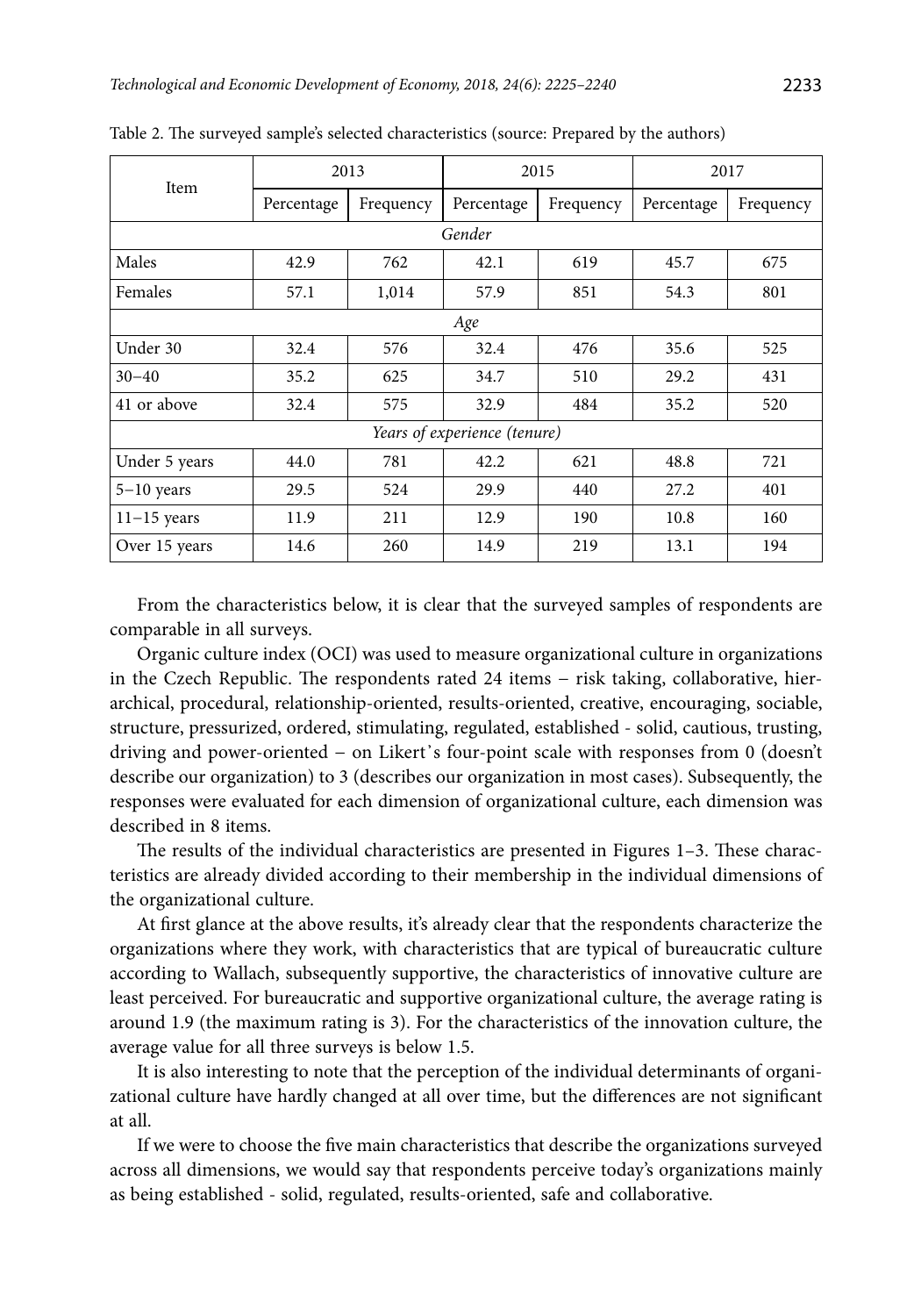

Figure 1. Bureaucratic culture characteristics according to Wallach (1983) (source: Prepared by the authors)



Figure 2. Innovative culture characteristics according to Wallach (1983) (source: Prepared by the authors)



Figure 3. Supporting culture characteristics according to Wallach (1983) (source: Prepared by the authors)

In the following table (Table 3), we can already see the Organizational Culture Index values by Wallach, confirming the above values by one value. The highest index belongs to bureaucratic organizational culture, followed by a supportive culture. The signs of innova-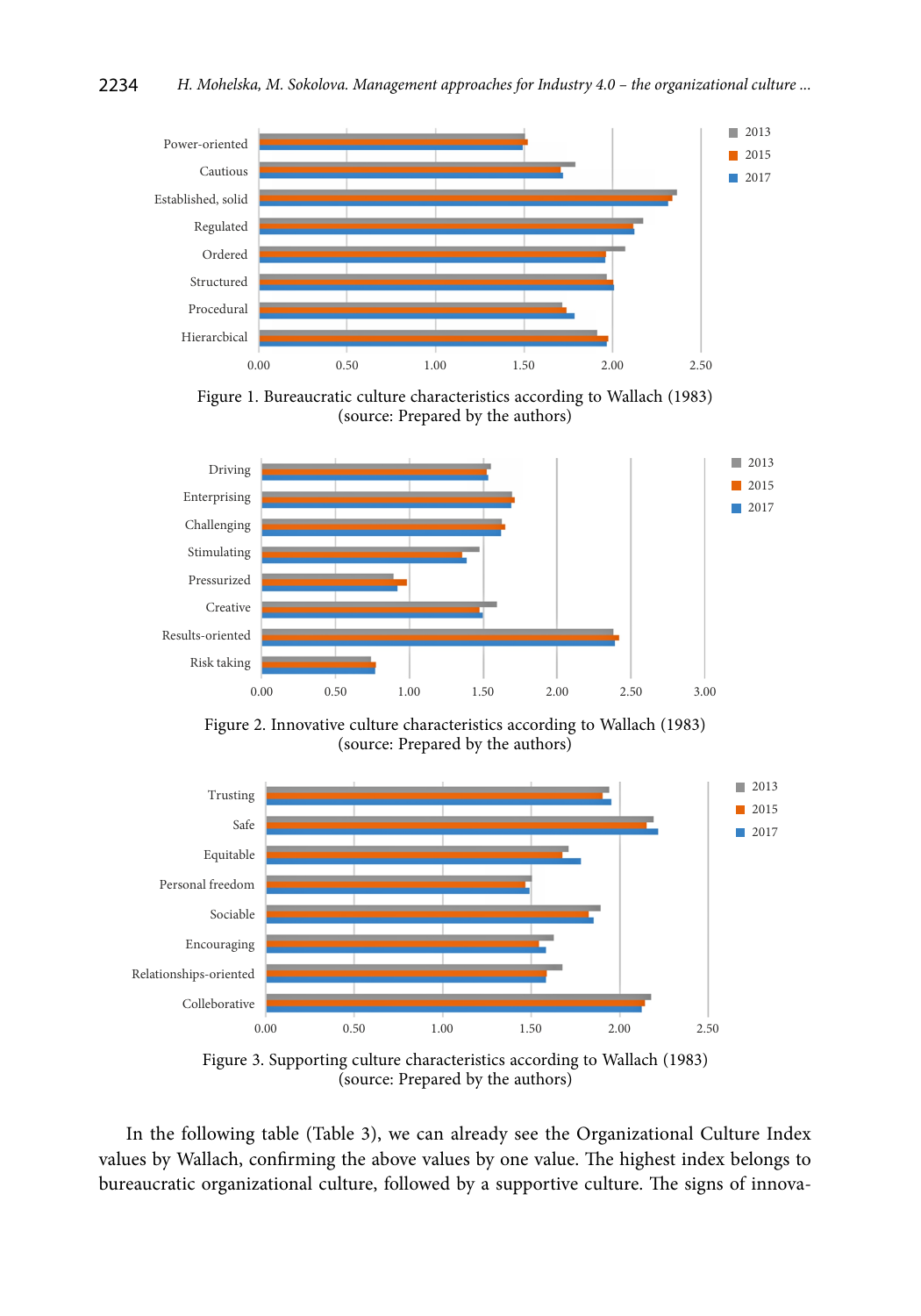tive culture are not so remarkable from the viewpoint of the respondents, according to the organizational culture index the innovation culture ended up in third place, with a more significant distance.

The following figure (Figure 4) it is also shown in a graphical form.

As noted above, the respondents are more likely to understand and perceive culture in organizations as more bureaucratic and supportive. Figure 5 shows that this initial findings of 2013 in the subsequent survey were confirmed, as the differences in the observed organizational culture index are by no means significant.

Table 3. Organizational culture index according to Wallach − in 2013, 2015 and 2017 (source: Prepared by the authors)

|                      | 2013  | 2015  | 2017  |
|----------------------|-------|-------|-------|
| Bureaucratic culture | 15.50 | 15.37 | 15.37 |
| Innovative culture   | 11.96 | 11.89 | 11.81 |
| Supportive culture   | 14.72 | 14.29 | 14.58 |



Figure 4. Organizational culture index according to Wallach − 2013, 2015 and 2017 (source: Prepared by the authors)



Figure 5. Organizational cultures index – Development in the years (source: Prepared by the authors)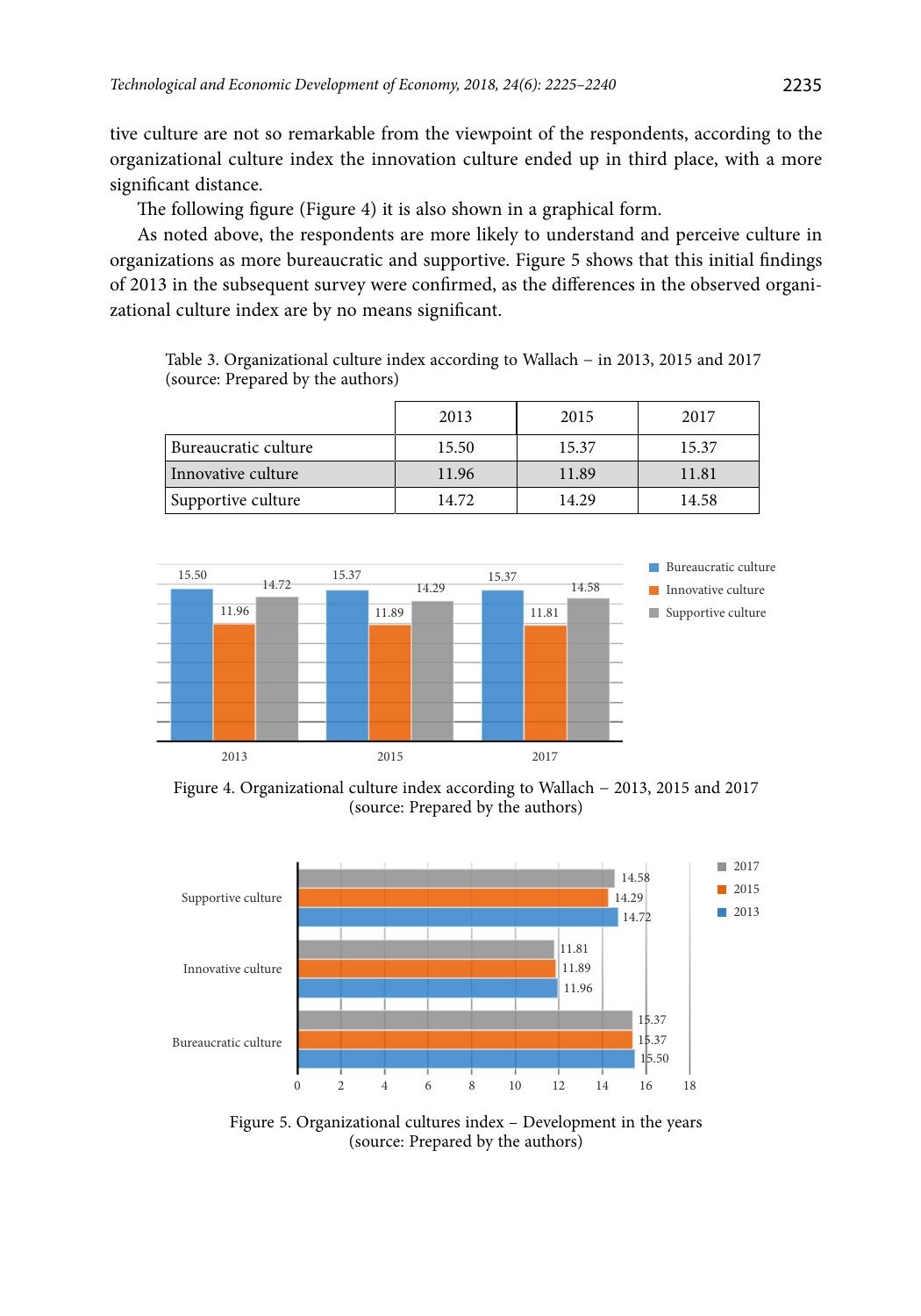## **3.2. Hypotheses verification**

In order to verify hypotheses regarding gender differences in the assessment of individual dimensions of organizational cultures, the Mann-Whitney U test was chosen and the Kruskal-Wallis test was chosen to verify age differences.

The respondents were divided into three age-groups up to 29, 30 to 40 and 41 and over. The results of individual hypotheses broken down by organizational culture dimensions

are shown in the Tables 4–6.

*Regarding the gender vasriable*, the null hypothesis was not reversed in bureaucratic and supportive culture. For innovative culture, the hypothesis was rejected in 2013 and 2017, but after a deeper analysis it can be concluded that the deviations are insignificant and that the significance of the differences can be attributed to the size of the sample, it is appropriate to doubt the real meaning.

| Null Hypothesis                                      | Test                   | Year | Sig.  | Decision                   |
|------------------------------------------------------|------------------------|------|-------|----------------------------|
| The distribution of bureaucratic                     |                        | 2013 | 0.501 | Retain the null hypothesis |
| culture is the same across<br>categories of gender   | Mann-Whitney<br>U test | 2015 | 0.256 | Retain the null hypothesis |
|                                                      |                        | 2017 | 0.918 | Retain the null hypothesis |
| The distribution of bureaucratic                     |                        | 2013 | 0.112 | Retain the null hypothesis |
| culture is the same across<br>categories of agegroup | Kruskal-Wallis<br>test | 2015 | 0.000 | Reject the null hypothesis |
|                                                      |                        | 2017 | 0.334 | Retain the null hypothesis |

Table 4. Hypotheses verification – bureaucratic culture (source: Prepared by the authors)

Table 5. Hypotheses verification – innovative culture (source: Prepared by the authors)

| Null Hypothesis                                      | Test                   | Year | Sig.  | Decision                   |
|------------------------------------------------------|------------------------|------|-------|----------------------------|
| The distribution of innovative                       |                        | 2013 | 0.000 | Reject the null hypothesis |
| culture is the same across<br>categories of gender   | Mann-Whitney<br>U test | 2015 | 0.148 | Retain the null hypothesis |
|                                                      |                        | 2017 | 0.025 | Reject the null hypothesis |
| The distribution of innovative                       |                        | 2013 | 0.005 | Reject the null hypothesis |
| culture is the same across<br>categories of agegroup | Kruskal-Wallis<br>test | 2015 | 0.000 | Reject the null hypothesis |
|                                                      |                        | 2017 | 0.009 | Reject the null hypothesis |

Table 6. Hypotheses verification – supporting culture (source: Prepared by the authors)

| Null Hypothesis                                      | Test                   | Year | Sig.  | Decision                   |
|------------------------------------------------------|------------------------|------|-------|----------------------------|
| The distribution of supportive                       |                        | 2013 | 0.722 | Retain the null hypothesis |
| culture is the same across<br>categories of gender   | Mann-Whitney<br>U test | 2015 | 0.331 | Retain the null hypothesis |
|                                                      |                        | 2017 | 0.484 | Retain the null hypothesis |
| The distribution of supportive                       | Kruskal-Wallis<br>test | 2013 | 0.038 | Reject the null hypothesis |
| culture is the same across<br>categories of agegroup |                        | 2015 | 0.033 | Reject the null hypothesis |
|                                                      |                        | 2017 | 0.012 | Reject the null hypothesis |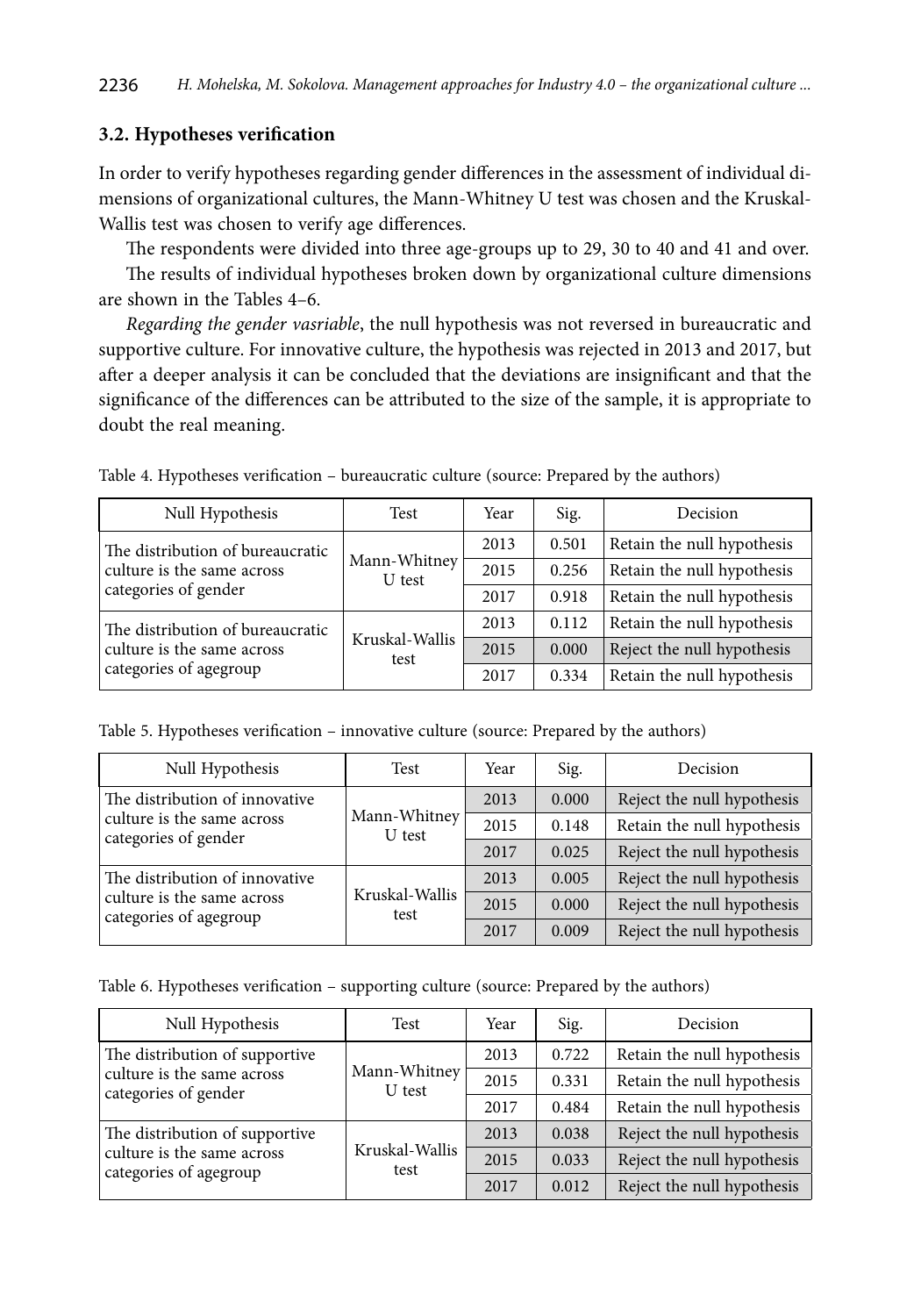*Age differences* are not just significant in bureaucratic culture in 2013 and 2017. For other hypotheses, age difference is significant. An important difference is in the youngest group, where the culture is always above the expected average for an innovative and supportive culture, the opposite effect can be seen in the oldest age group. There can be more explanations, for example, younger people are more involved in organizations with innovative and supportive culture and older people are more involved in organizations with traditional bureaucratic culture. It can also be due to the fact that young people perceive the culture of organizations as innovative and supportive, older people are in the organization longer and have their stereotypes established and they do not perceive the culture of the company as innovative.

#### **4. Discussion**

In addition, the implementation of the Industry 4.0 concept necessitates involvement from top management promoting comprehensive change management activities and processes for arranging organizational and production structures according to the needs of the connected value creation. A collaborative, explorative, and entrepreneurial mind-set is a success factor that is necessary to establish among a company's most important resource: the employees. Managers should have willingness to convince employees of the beneficial nature of Industry 4.0 and to address their concerns actively. With concern to this fact, employees' training and development should be directed towards Industry 4.0's specific competencies and skills, such as data analytics, IT, software, and human-machine interaction know-how. Finally, Industry 4.0 provides economic, environmental, as well as social benefits and opportunities (Dubkevics & Barbars, 2010).

Generally, the data gained from selected enterprises indicates that awareness in Czech companies is quite high with regard to the existence of a trend known as Industry 4.0. This readiness mainly manifests itself at upper management level rather than with the average employee level. Companies still lack their own Industry 4.0 strategy and they have not assigned responsible personnel to take care of further deepening of Industry 4.0 principles. So far, a higher penetration of Industry 4.0 principles into companies is inhibited by unclear benefits and in many cases the high costs associated with the Industry 4.0 solutions application. Industry 4.0 is also among the topics that are being strategically initiated and supported by top management in their visions and which are motivated by the customer demands and are expected to bring lower costs. Finally, the investigation shows that there is a large area for improvement in terms of delivery of the available information on Industry 4.0 to the employees. Most companies (56%) stated that their employees aren't yet aware that this new trend (Industry 4.0) is already part of the their employees' motivation (Basl, 2017).

Measuring results with regard to the training and development of human resources, or developing the company's knowledge culture, may be just as important as (possibly more important than) measuring the financial or technological results, for innovation performance measurement (Žižlavský, 2013). Innovations productivity tends to not only be conditioned by the volume of research and development (R&D) expenditures, but also by a company's capacity for coordinating human resources, as one example, or for resolving technical problems, as another. There are many literature studies demonstrating the influence of the human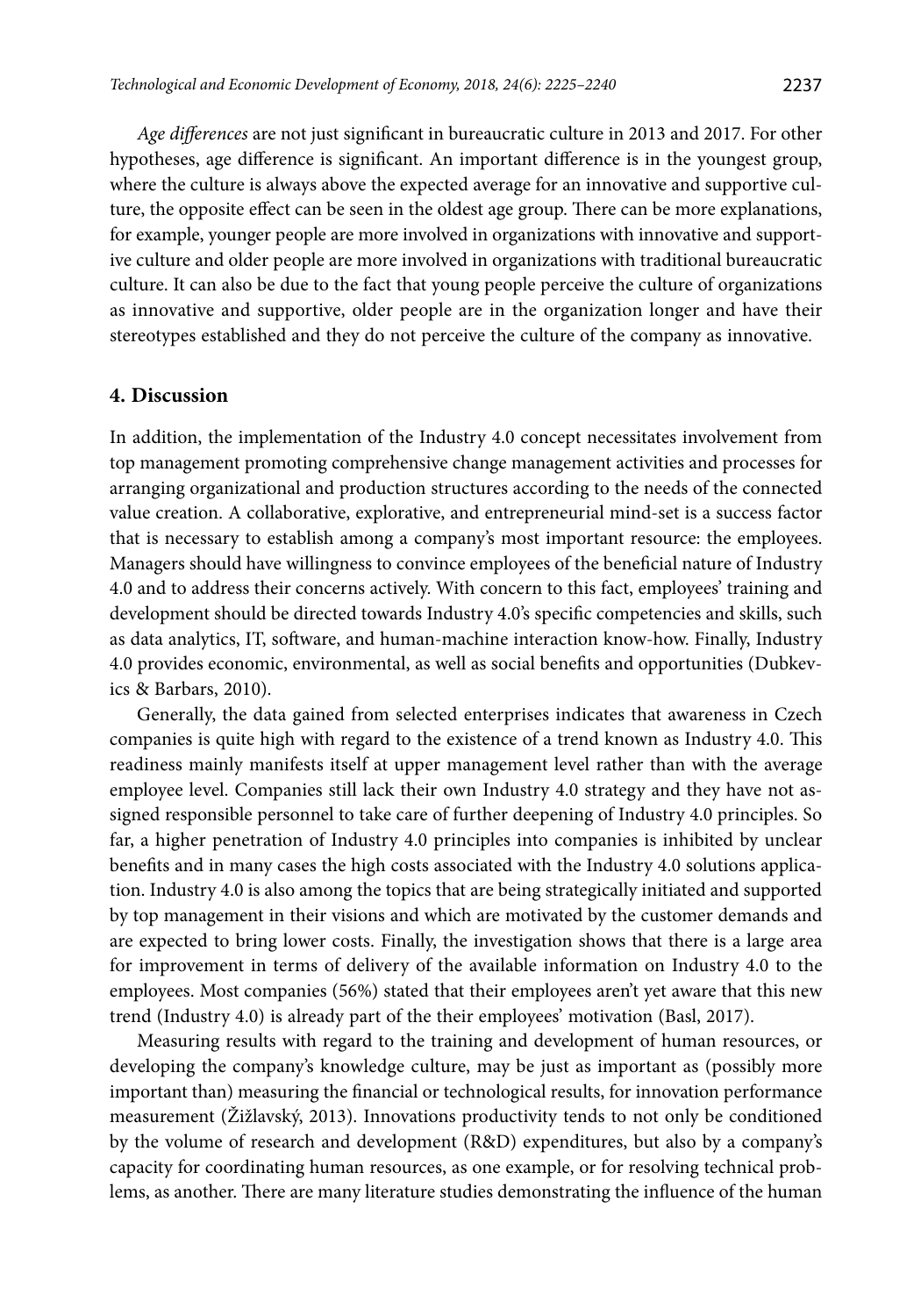resources on the performance of innovation (Cabello-Medina, López-Cabrales, & Valle-Cabrera, 2011; Sokolová, Mohelská, & Zubr, 2016). Specifically, such studies coincide in noting positive influences on the effectiveness of the company's R&D of the knowledge, abilities and skills of the staff employed in the R&D department; positive indicators of these factors is having a relatively high percentage of total employees working in the R&D department, and presenting a high degree of aptitude, professionalism and training the staff (Souitaris, 2002). Another important factor analyzed in the literature in regard to innovation performance is employees' motivation for creativity and innovation (Çekmecelioğlu & Günsel, 2013). Finally, the climate in the close human relationships that are formed in R&D departments is also considered to be a factor that encourages the creation of innovations value, and the improvements in the internal processes taking place in this activity (Žižlavský, 2016).

# **Conclusions**

By analysing the Industry 4.0 studies published so far, it has been discovered that they mostly discuss the technical aspects but do not pay attention to managerial approaches and organisational culture that are a significant factor influencing the success of the implementation of this concept. Implementing the Industry 4.0 concept requires continuous innovation and education that not only depend on people᾽s abilities but also on organisational culture. The results of the extensive survey conducted in the Czech Republic show that respondents perceive organisational culture in the research organisations as more bureaucratic and supportive rather than innovative. The characteristics of innovative culture are not so striking in their view. A deeper analysis revealed that there are no significant differences in perceptions of women and men. Certain differences in perception are apparent in terms of age. A significant difference is in the youngest group, where the culture is always above the expected average for an innovative and supportive culture, the opposite effect can be seen in the oldest age group.

Research question: "*Does the organisational culture in organisations in the Czech Republic support the introduction of the Industry 4.0 concept?*". Can be answered negatively on the basis of the findings. Therefore, it is necessary to change managerial approaches to support the innovative solutions that are required to effectively implement and operate the Industry 4.0 concept.

## **Acknowledgements**

The paper is supported by the specific project 6/2018 "Determinants of cognitive processes impacting the work performance" and the project Excellence (2203/2018) at the Faculty of Informatics and Management of the University of Hradec Kralove, Czech Republic. Thanks to help of students Alice Vinterova, and Tomáš Valenta.

## **Author contributions**

Alice Vinterova and Tomáš Valenta.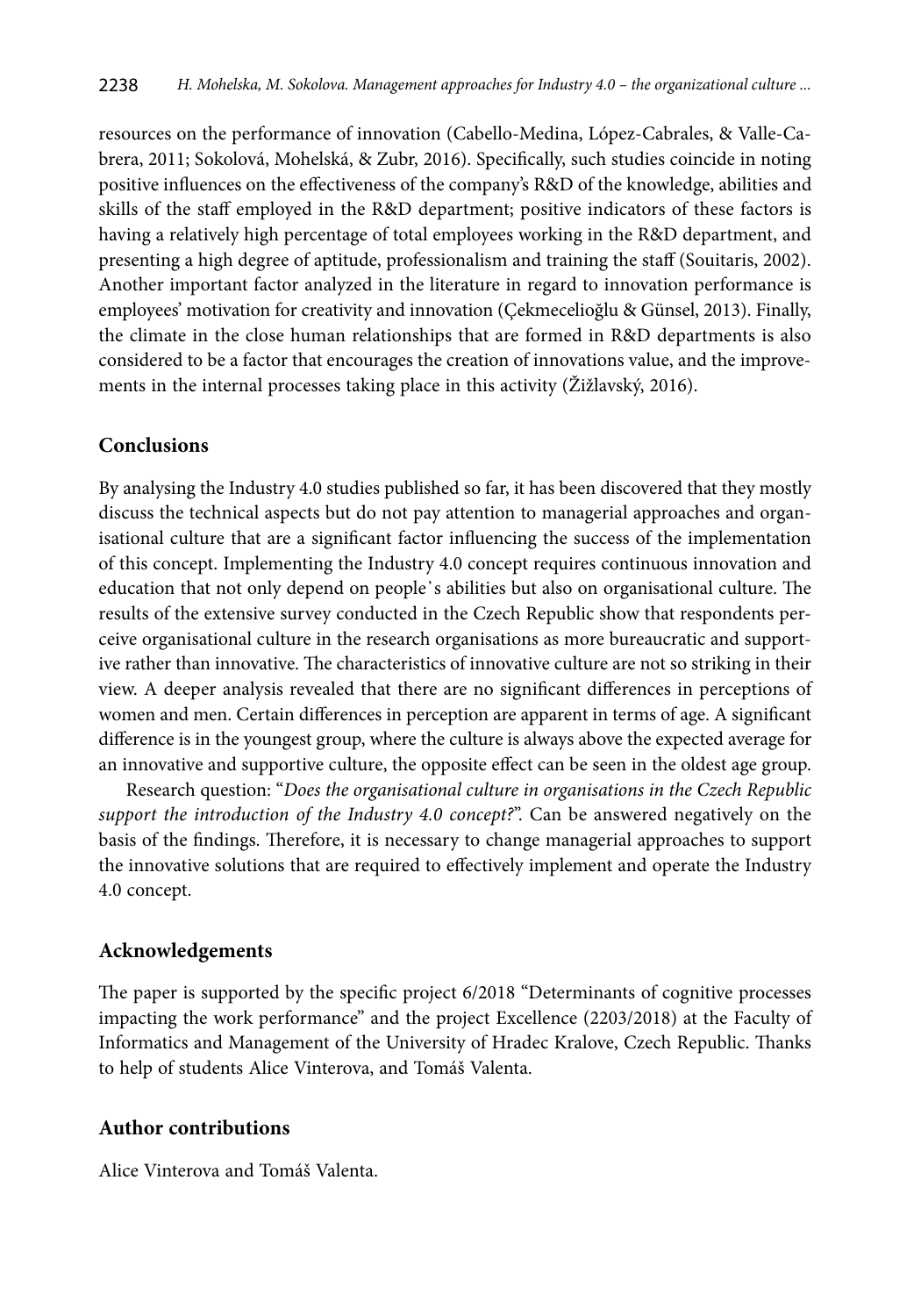# **Funding**

This work was supported by the University of Hradec Kralove under the specific project 6/2018 grant "Determinants of cognitive processes impacting the work performance" and the project Excellence (2203/2018).

# **References**

- Armstrong, M. (2006). *A handbook of human resource management practice* (10th ed). London, Philadelphia: Kogan Page.
- Arnold, C., Kiel, D., & Voigt, K. I. (2016). How the industrial internet of things changes business models in diferent manufacturing industries. *International Journal of Innovation Management*, *20*(08), 1640015. https://doi.org/10.1142/S1363919616400156
- Basl, J. (2017). Pilot study of readiness of Czech companies to implement the principles of Industry 4.0. *Management and Production Engineering Review*, *8*(2). https://doi.org/10.1515/mper-2017-0012
- Bauer, W., Schlund, S., Marrenbach, D., & Ganschar, O. (2014). *Industry 4.0 Volkswirtschaftliches Potenzial für Deutschland*. BITKOM, Berlin.
- Brettel, M., Friederichsen, N., Keller, M., & Rosenberg, M. (2014). How virtualization, decentralization and network building change the manufacturing landscape: an Industry 4.0 perspective. *International Journal of Mechanical, Aerospace, Industrial and Mechatronics Engineering*, *8*(1), 37-44.
- Cabello-Medina, C., López-Cabrales, Á., & Valle-Cabrera, R. (2011). Leveraging the innovative performance of human capital through HRM and social capital in Spanish firms. *The International Journal of Human Resource Management*, *22*(4), 807-828. https://doi.org/10.1080/09585192.2011.555125
- Çekmecelioğlu, H. G., & Günsel, A. (2013). The effects of individual creativity and organizational climate on firm innovativeness. *Procedia - Social and Behavioral Sciences*, *99*, 257-264. https://doi.org/10.1016/j.sbspro.2013.10.493
- Dubkevics, L., & Barbars, A. (2010). The role of organisational culture in human resource management. *Human Resources Management* & *Ergonomics*, *IV*(1), 1-10.
- Ebersberger, B., & Lööf, H. (2004). *Multinational enterprises, spillovers, innovation and productivity*. Royal Institute of Technology, CESIS - Centre of Excellence for Science and Innovation Studies. Retrieved from <https://ideas.repec.org/p/hhs/cesisp/0022.html>
- Griffith, R., Huergo, E., Mairesse, J., & Peters, B. (2006). Innovation and productivity across four European countries. *Oxford Review of Economic Policy*, *22*(4), 483-498. https://doi.org/10.1093/oxrep/grj028
- Handoko, Y., Setiawan, M., & Surachman, D. (2011). Organizational Culture, Job Satisfaction, Organizational Commitment, the Effect on Lecturer Performance. *International Journal of Business and Management Invention*, *2*(12), 21-30.
- Háša, S., & Brunet-Thornton, R. (Eds.). (2017). *Impact of organizational trauma on workplace behavior and performance*. IGI Global Disseminator of Knowledge. https://doi.org/10.4018/978-1-5225-2021-4
- Hecklau, F., Galeitzke, M., Flachs, S., & Kohl, H. (2016). Holistic Approach for Human Resource Management in Industry 4.0. *Procedia CIRP*, *54*, 1-6. https://doi.org/10.1016/j.procir.2016.05.102
- Kagermann, H., Wahlster, W., & Helbig, J. (2013). *Recommendations for implementing the strategic initiative INDUSTRY 4.0*. National Academy of Science and Engineering, Berlin/Frankfurt.
- Lööf, H., & Heshmati, A. (2006). On the relationship between innovation and performance: A sensitivity analysis. *Economics of Innovation and New Technology*, *15*(4-5), 317-344. https://doi.org/10.1080/10438590500512810